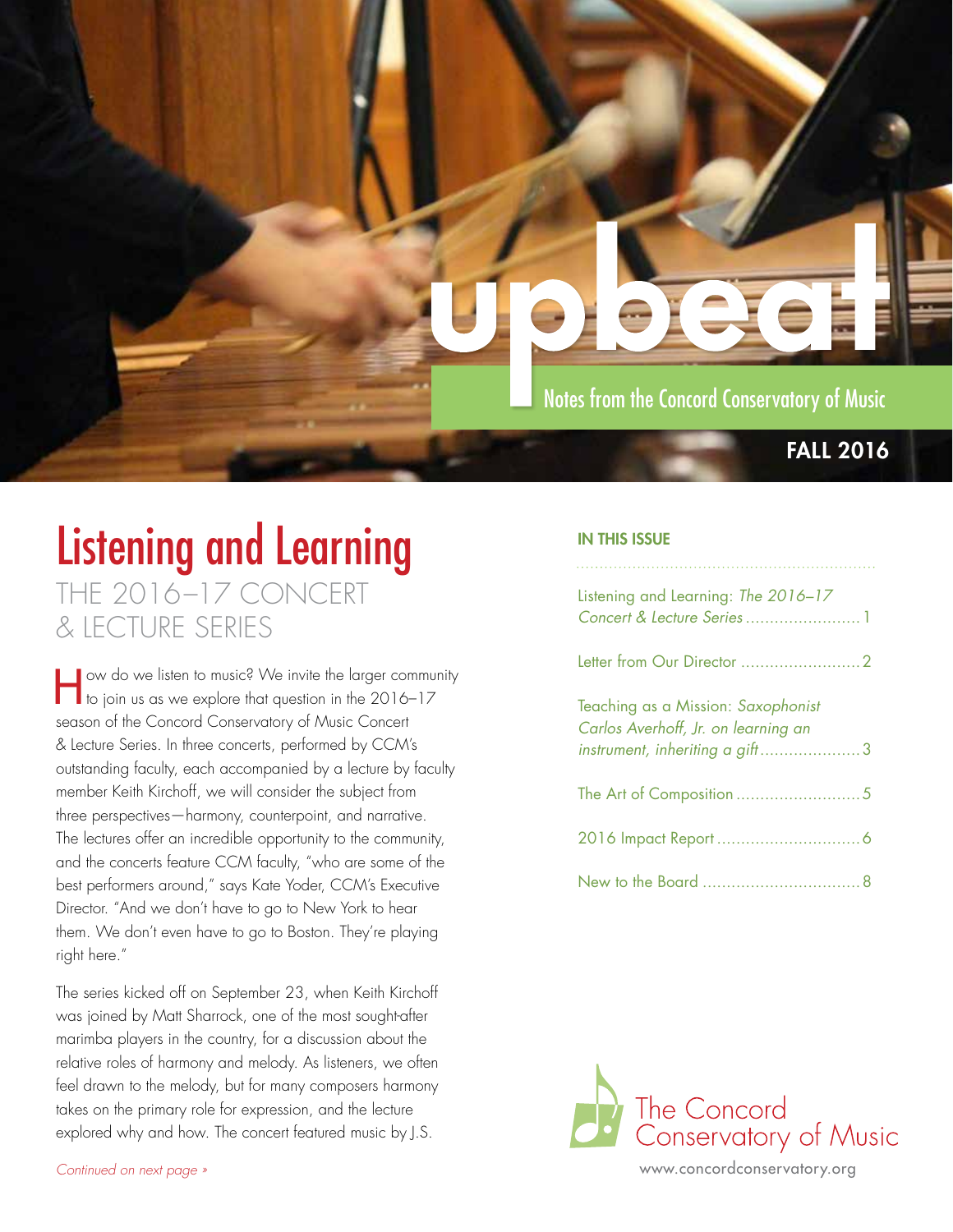#### <span id="page-1-0"></span>*Continued from first page:*

Bach, Beethoven, Muhly, Mackey, and Adams. Then on November 18, we'll take a closer listen to counterpoint, which is at the heart of many famous musical arrangements and a driving force in music from all eras. The concert will explore how composers throughout history have integrated counterpoint into their work, by highlighting melodic counterpoint, timbral counterpoint, instrumental counterpoint, and even visual counterpoint. CCM string faculty will perform works by J.S. Bach, Beethoven, Prokofiev, and Biggs. The final event of the series, on March 10, considers narrative and the ways in music can tell a vibrant story, even without text or images. Keith Kirchoff and the CCM piano faculty will

explore musical storytelling with pieces evoking both comedy and tragedy, from classic cartoons to life and mortality. The concert features music by Liszt, Copland, Satie, and Bolcom.

The program is made possible by generous support from the community and offers CCM the opportunity to invite the larger community to participate in the learning that happens here. "These are amazing concerts that are exciting and gripping and fun, and you also learn new ways of listening as you watch. I think everyone should come," says Kate. "It's going to knock your socks off."



Kate Yoder, CCM Executive Director and Founder

# A letter from our Director

It's hard to beat the enthusiasm of September, isn't it? It's the month of shiny new instrument<br>I clean slates, and great enthusiasm. October, on the other hand, well that's another story: It's hard to beat the enthusiasm of September, isn't it? It's the month of shiny new instruments, That's often how long it takes children to come around to the realization that practicing a new instruments isn't always fun—and for parents to learn that getting their children to practice can feel like another chore. But there's a better way.

Often, when a family decides to drop lessons mid-year, it's because their student isn't practicing. "It's not fun," is what we tend to hear. Sometimes families struggle to set proper expectations about practice sessions, both for length and outcomes. As a parent of three children who all started studying music at a young age, I've experienced all of this. And I learned some valuable lessons along the way about how to avoid getting to this point of no return.

With October's Practice for Pizza Month, we have two goals: Get children to practice regularly, and build parents' recognition of good practice skills and support. Very simply, children who practice every day in the month of October can join us in a pizza celebration on November 2nd. The party is a real celebration, where we make a big point of recognizing the students' success and the parents' support, too. Families often ask if we can do it every month. At home, you can reinforce the same strategies. In fact, parental involvement and education is key to the whole musical endeavor.

Many parents feel that they are the only ones struggling with their children's practice time, but we have resources to help. Our Parent Talk program covers best practices for practicing, and the conversation among parents is always productive. We have reference books, worksheets, and articles available at our resource center, as well as ideas for student incentives. Most importantly, our faculty have a wealth of ideas to help you set goals that are realistic and measurable. Our goal with all of these offerings is to grow fully formed musicians, who love learning music and can appreciate the music they listen to on a daily basis.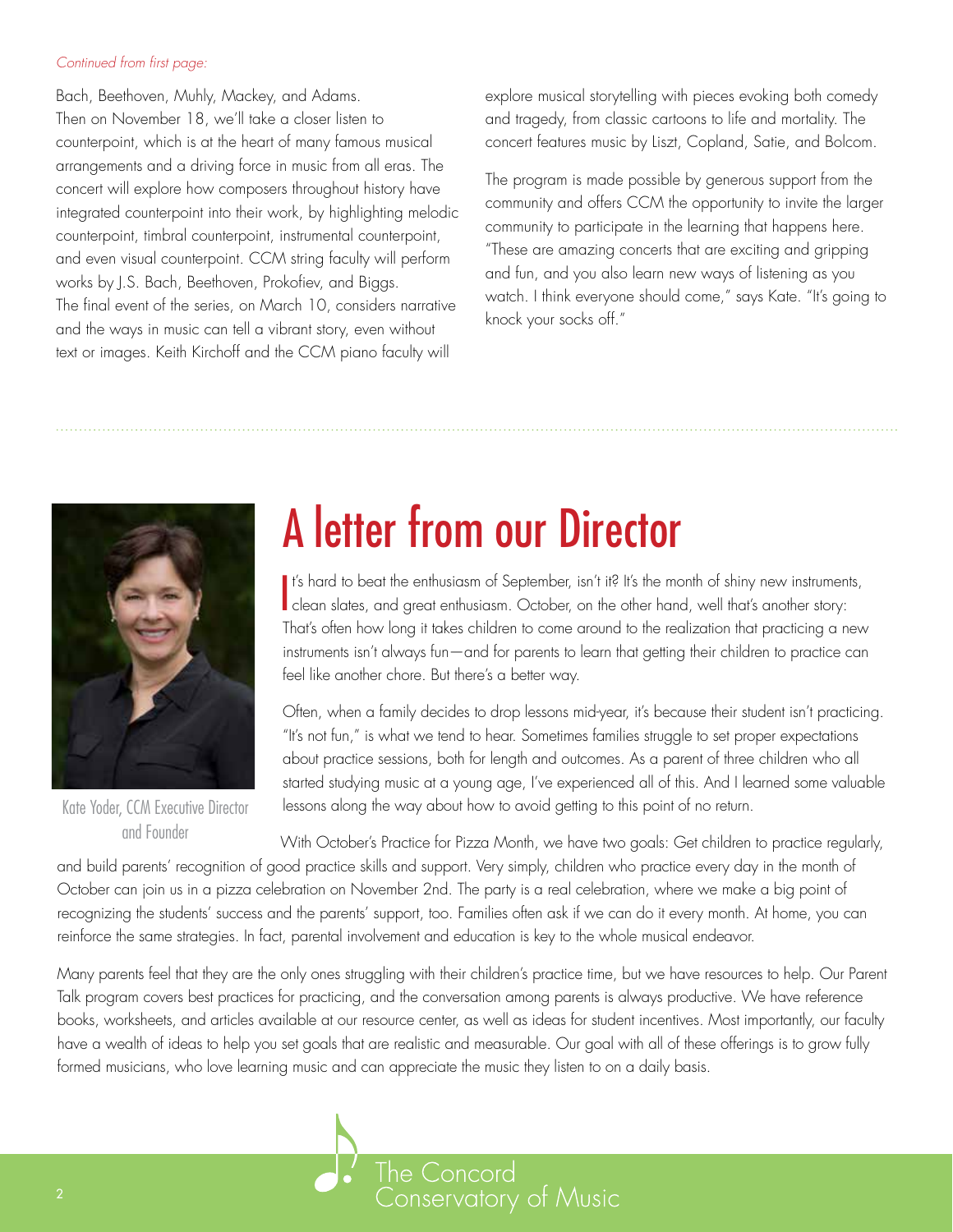## <span id="page-2-0"></span>Teaching as a Mission SAXOPHONIST CARLOS AVERHOFF, JR. ON LEARNING AN INSTRUMENT, INHERITING A GIFT



Born in Havana, Cuba, Carlos Averhoff, Jr., is a tenor saxophonist and contemporary Afro-Cuban jazz composer. But as much as he is driven to perform and compose, teaching is a critical element of his work. "For me it's like a mission, I feel I have to do it," he says. Carlos's father is the legendary Cuban saxophonist Carlos Averhoff. "He's a musician and a performer, but he's also been teaching all his life. I think I got that element, that energy, from him," he says.

His students at CCM should not expect an effortless ride. Carlos himself was classically trained in some of Cuba's best music schools before coming to the United States, where he earned honors at Berklee College of Music and a master's from the New England Conservatory of Music. He started teaching saxophone at CCM as soon as he finished his master's degree; this is his third year working with students here.

When he was a child, learning his instrument, Carlos says his experience was very different from what students contend with

today. In Cuba, getting a good reed wasn't always easy. If his instrument broke, he might have to wait for someone to leave the country to bring back the part necessary for repair. "It was different," he says. "But a common element that we all need to understand is that if you want to achieve a goal with your instrument, your music—or even sport or whatever—you need to have discipline," he says. "You have to work. You need to have passion. You have to be focused on what you want to achieve."

Outside of his teaching time, Carlos has been focused on his own growing body of work. The Cuban-influenced jazz CD that he released in 2015, iRESI— his first project as a band leader—received praise from international critics. He's now hard at work on another project that he recorded in Cuba. For this album, he reunited a generation of Cuban musicians who are living abroad with others still in the country. When not teaching or performing, he is hard at work mastering the CD.

If all goes to plan, he hopes to release the album in 2017. The same advice he gives to his students applies to this work, as well: "It won't come instantly. It takes sacrifice. We have to work." All the same, "I'm really excited to put it out there," he says.

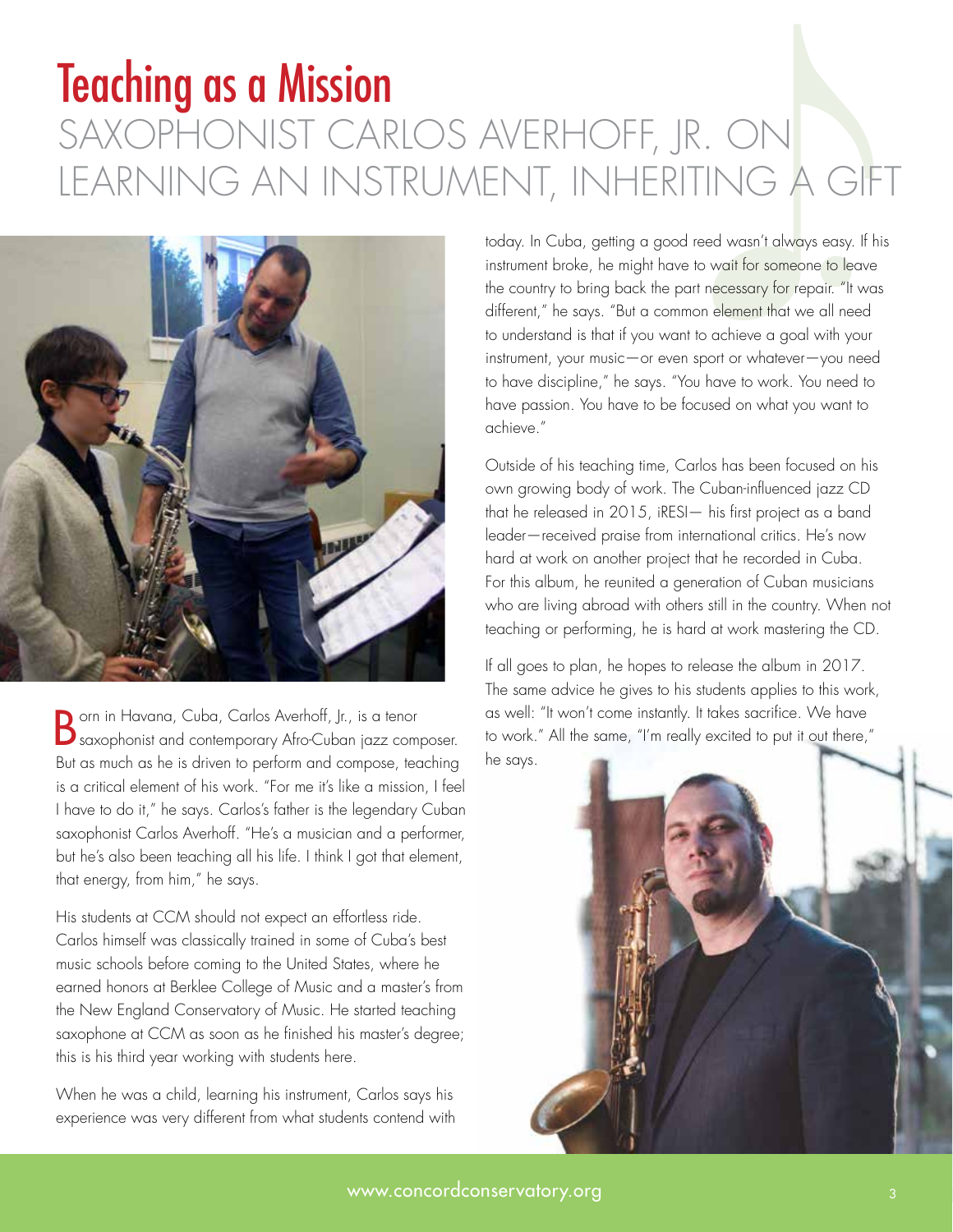# The Art of Composition

Children in elementary school don't simply learn to read, of course: They learn to read and write. "I think music should be approached in the same way," says composer and pianist Brian Friedland. "And we would all be not just performers of music, but creators, too."

CCM students can study composition with Brian and fellow composer and pianist Keith Kirchoff, both of whom bring a wealth of experience as both performers and composers between them. Learning how to compose "makes you appreciate the whole enterprise of music," says Brian. It also gives students a better sense of how to study their instrument, says Keith. "The more you understand the music you're learning from the perspective of the composer, you start to see that it's not just notes on a page, but notes that were written by another human being. When you become that human being, you get a new appreciation for it," Keith says.

Composing can also open a person's perspective beyond their own instrument. Jay Jachinowski jumped in when he was in fifth grade. "I started composing when I realized I spent most of my piano practice time fiddling around developing my own ideas," he says. Now a high school student, he says he has "loved learning so much more about composition, theory, and the creative process."

Especially when a student is just starting out, the approach will vary according to "the musical interests that they bring to the table," says Keith. Exercises start small, with listening assignments, for example. He recently sent a student out on a walk outside, to "listen to the sounds and perceive them as music. The student returned with a fascinating collection of musical sounds that he might have otherwise overlooked," he says.

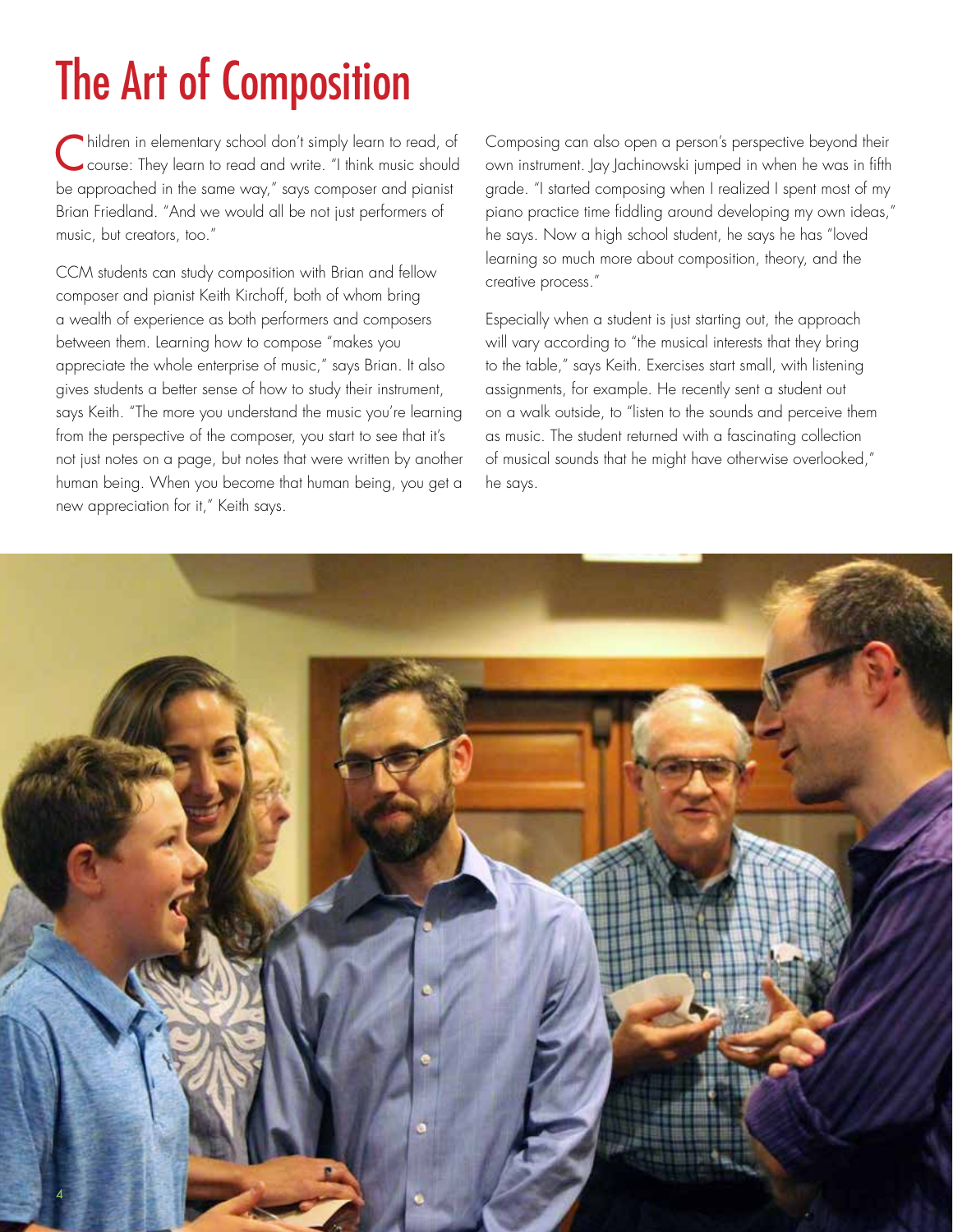<span id="page-4-0"></span>For more advanced students, "nothing is better than a student who sees a piece they wrote performed," Keith says. "They're sitting there watching it, hearing, and you can see in their face the excitement, as well as nervousness and pride. That's a huge thing. And it's something that not a lot of people will get to experience."

### *"nothing is better than a student who sees a piece they wrote performed"*

Brian experienced the thrill himself last summer, when he was commissioned by the American Composers Orchestra to write a piece for a symphony orchestra. Although he has a master's in Jazz Composition, he found himself experimenting with "an expanded palette of sounds"—writing for instruments that rarely make appearances in jazz, for example. "I tried to bring in some of my ideas about harmony and rhythm as a jazz composer, without making it explicitly jazz, really trying to find a way where it would feel comfortable to be played by classical musicians, but also display my favorite kinds of harmonies and melodies." His work was performed in June at Columbia University's Miller Theater, which was "thrilling."



That is precisely the response that both Brian and Keith wish for their students: That they have fun, experiment with their voice, and come away with a deeper understanding. "By taking composition, I think my interests in music have changed mostly by widening," says Jay. "Composition has taken me to a wild new array of musical techniques, harmonies, rhythms, and timbres… The discovery of all this new music has allowed me to better understand what I enjoy not only listening to, but also playing and writing."

### Upcoming Events

CCM ANNUAL WINTER PARTY - THE EMERALD CITY GALA SATURDAY, MARCH 4 at 6pm, DE CORDOVA MUSEUM

## Concert & Lecture Series: Faculty Concerts:

#### COUNTERPOINT | FRIDAY, NOV. 18 at 7pm

Counterpoint will explore how different composers throughout highlighting melodic counterpoint, timbral counterpoint,

#### NARRATIVE | FRIDAY, MAR. 10 at 7pm

#### JAZZ BY CCM | FRIDAY, APR. 7 at 7pm

To kick off National Jazz Appreciation month, join the talented compositions, standards, and originals.

#### $i$ CANTARES DE ESPAÑA! | SAT. APR. 29 at  $7$ pm

with Christian Figueroa, tenor, Linda Papatopoli, piano, and Clara Sandler, mezzo-soprano.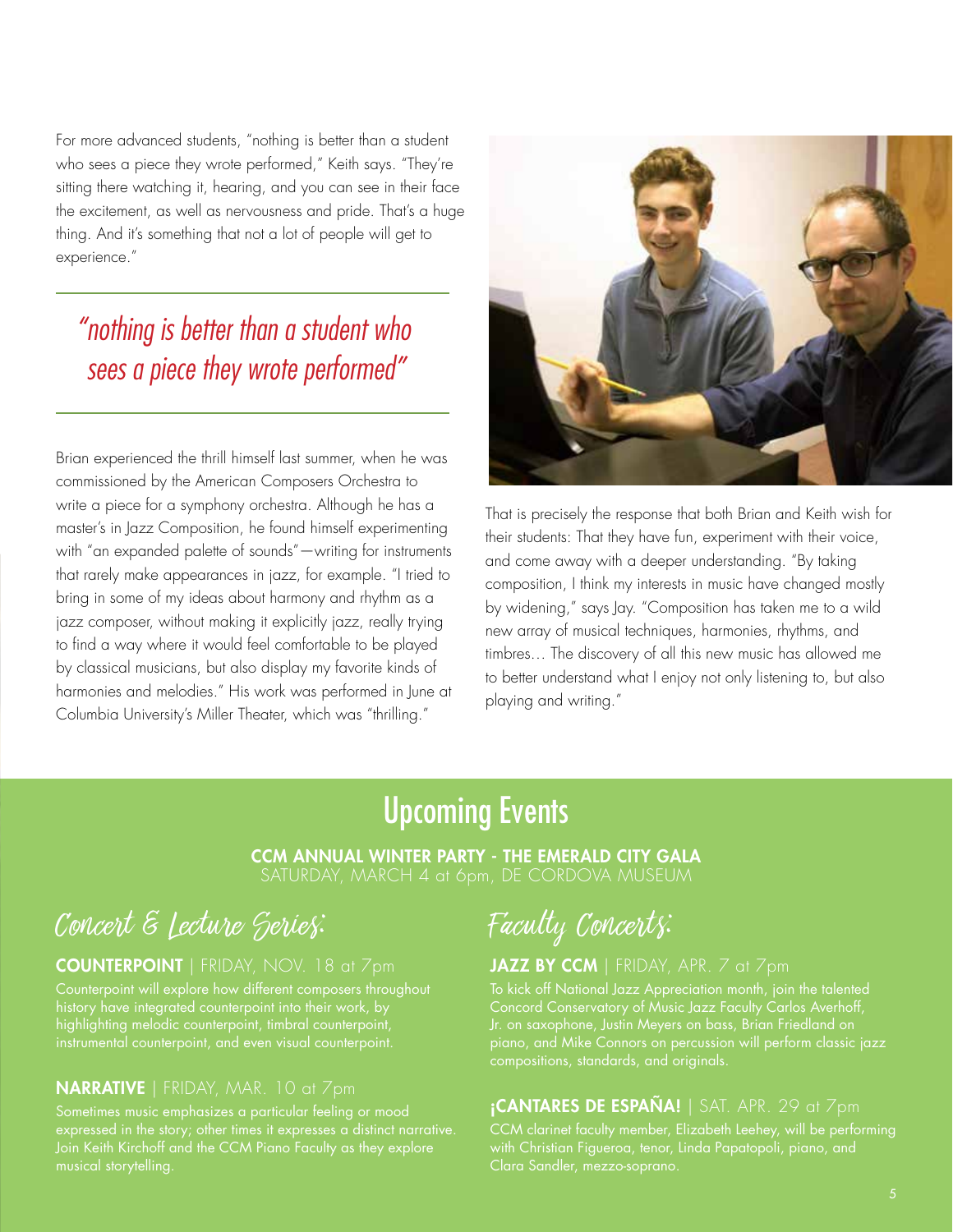# <span id="page-5-0"></span>2016 Impact Report

We are grateful to you and the many members of our community who come together to support our mission and the opportunities. As a vibrant, non-profit 501(c) (3) organization, CCM relies on your contributions of time and financial support to make exceptional music learning available to all in the greater Concord area. To view a copy of the annual financial report, please go to concordconservatory.org.

## Thank You

Thank you to the following generous individuals and companies whose financial donations to our Annual Fund, Winter Party and Financial Assistance Fund play a crucial role in allowing CCM to serve our community.

*(Gifts received September 1, 2015 through August 31, 2016)*

#### Devotee Circle \$10,000 – \$19,999

Middlesex Savings Charitable Foundation Richard and Susan Walters Douglas and Katherine Yoder

#### Virtuoso Circle \$5,000 – \$9,999

Peter and Sarah Blum Todd Brady and Andrea Darling Frances Friedman Phillip and Elizabeth Gross Michael Mach Cedar Tree Foundation

#### Concert Master's Circle \$2,500 – \$4,999

S. Dewey and Anne Keesler

#### Maestro Circle \$1,000 – \$2,499

Robert and Leslie Bergman Robert and Kate Chartener Kathy Corkins Robert C. Cowen Theodore M. Friedman Terrence Goss John and Suzanne Hogan Joseph and Suzanne Jachinowski Raymond and Margot Miller Tom Wilson and Martha Soper Scott and Catherine Webster Grantham, Mayo, Van Otterloo & Co. LLC Cambridge Savings Bank Charitable Foundation

#### Benefactor Circle \$500 – \$999

Peter and Rachel Alternative Henry Bartlett Gary Berlam and Margaret Foley Dinah Buechner-Vischer Patrick and Nancy Carey John and Lyn Carroll Clint and Lauren Darling Joseph Emde and Laurel Gerdine Jonathan and Jessica Grogins Curt Lefebvre and Anna Vouros William Rieders and Joan Mankoff Kristen Manning Scott McIlhenny and Theresa Lober Dennis and Beth Morgan James and Ellen Rice Matthew and Bonny Rollender Jim and Lauren Sanger Daniel Taylor and Andrea Yanes-Taylor Steve Torres and Erika Toomey Salem Five Charitable Foundation

#### Concert Circle \$250 – \$499

Kamran and Kristen Avini John and Janice Battle Karen Belinky and Leslie Charm John Bordiuk Tim Boyle and Cora Sonnen-Boyle Alan Budris Paul and Birgit Caliandro Elise Cawley James and Janet Corkins Peng Dai and Jen Pan Dick Davis and Stacey Koch



Christopher and Jane Deering Michael Dettelbach and Holly Rothermel Jason and Carmela Gee Peter and Denise Jantzen Rob Jevon and Megan Stride Patricia G. Keane Peter and Robyn Kirkman Tony and Sarah Liepert Johan Laurent and Krista Huybrechts Martin Lueck and Nancy Traversy Jim McManus and Holly Harrison David Mello and Netta Altimari-Mello Maria Nardone Dany Pelletier and Ingrid Mach Greg Porter and Susanna Vennerbeck Antony and Susan Revis Ha Richmond George and Nancy Robb Michael and Rebecca Robichaud Tom and Mimi Rutledge Ryan and Michelle Shoemaker Warren Waugh Eric Ward and Irene Mitsuhashi Ian and Leah Whitehead

#### Rehearsal Circle \$125 – \$249

Kenneth and Lynda Anderson Steven Barry Dennis and Kimberly Burns Ailie Byers David Crowell James and Laura Davidian Tom and Joan D'Arcy John Dalton Jim Stock and Anne Doyle Richard and Pennie Driscoll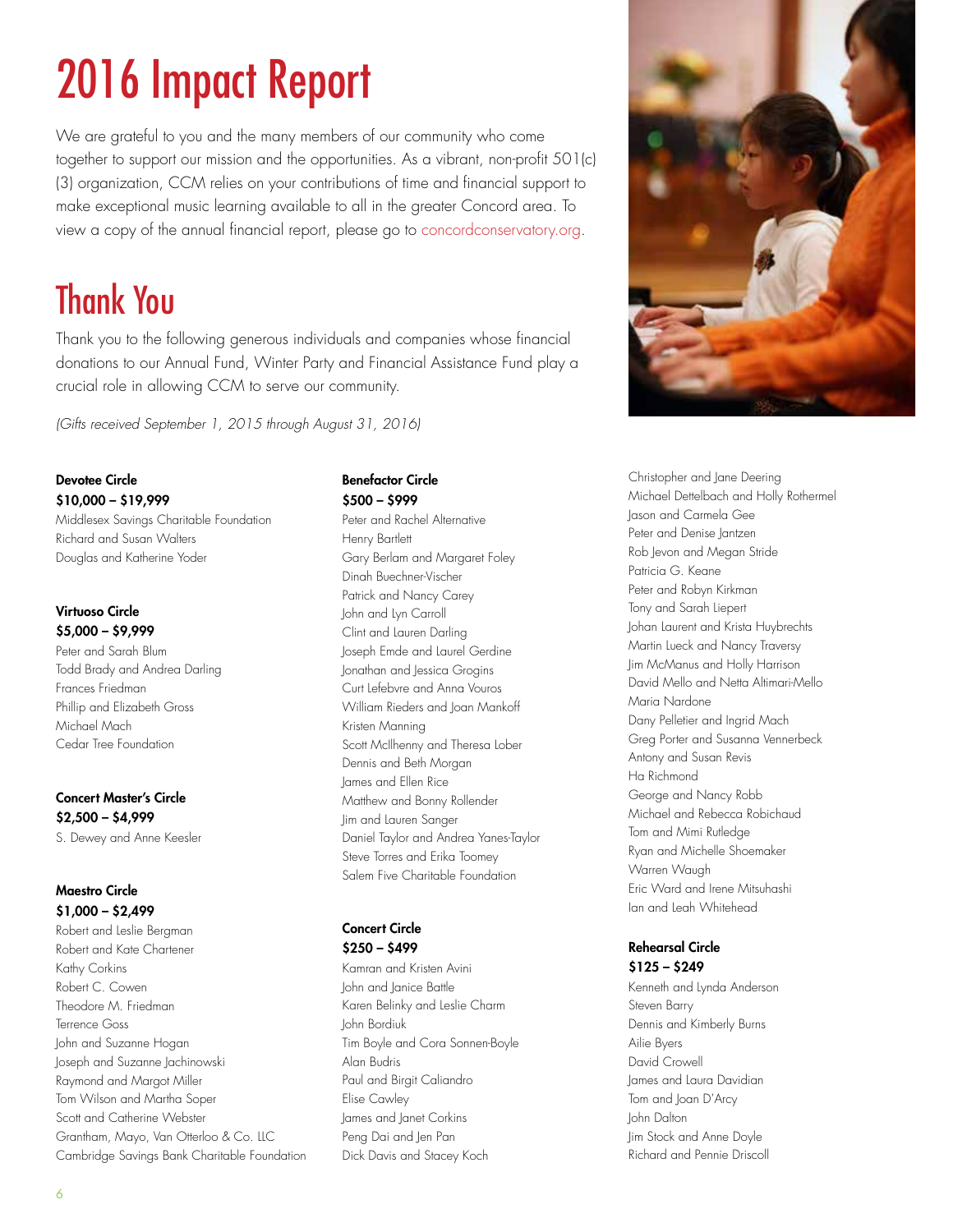#### (Continued...)

Edward and Gretchen Hibben Kathy Herold Jeff and Dariane Hunt Scott Indermuehle and Maaria Olander Elizabeth Lei Gregory Maguire Robert and Lucille McBride Daniel Riordan Jon Sutton and Fran Lewitter Ann Webster David and Liz Wei David Witherbee and Michelle Bociek Bright Angel Foods Inc.

#### Friends Circle Up to \$124

Anonymous (3) Burt Adelman and Lydia Rogers Ralph and Jane Anderson Elsie Apthorp Michael and Sharon Aumueller John and Lauren Bakewell William Becklean Jim Bergman Michael Bolio Lydia Cottrell Timothy and Gretchen Davison Linda Emmanuel Kevin Foley and Leah Flannigan Mark Ford Lawrence and Marjorie Franko Roger Feinstein and Fiona Stevenson Philip and Lara Gibson Martha Hoey Tim Jacoby and Prysilla Ryder Nancy Joroff Karen Kashian Kevin and Nicole Kelly Jonathan and Judith Keyes Susan M. Lachance Chieko Loy Helen S. Minton Gib Metcalf and Rebecca Winborn Tara Oliver Rob and Kathi O'Neil Jim and Julia Reichheld Phillippe Rolland Philip and Marcia Sutter Parker and Mary-Alice Symmes Steven and Ingrid Sutter Donna Thomas Bill and Anne Umphrey Deena Whitfield Alan and Lois Whitney Byron and Kelvey Woodman Jr.

#### In-Kind Donations

Ambit Creative Group Apex Performance Boston Symphony Orchestra Helen Brady Chaim Burstein Pierre Chiha Photography

Mike Connors Thomas and Joan D'Arcy Debra's Gourmet Fenn School Charles Foster and Woods Hill Table Brian Friedland Jason and Carmella Gee Suzanne and Joe Jachinowski Ricky and Debbie Krug Lyons-Waugh Automotive Group/Peabody Acura BMW Anthony McKenna Piano Tuning Justin Meyer Nashoba Brook Bakery Maaria Olander Phillips Paint Tim Riley Reasons to be Cheerful Becky Robichaud Saltbox Kitchen TBD Foods Dr. and Mrs. Stephen Vultaggio Richard and Susan Walters West Concord Wine and Liquors Woods Hill Table Doug Yoder

#### In Memory of Harold M. Friedman...

Shelley Burns Gretchen Davison Theodore Friedman